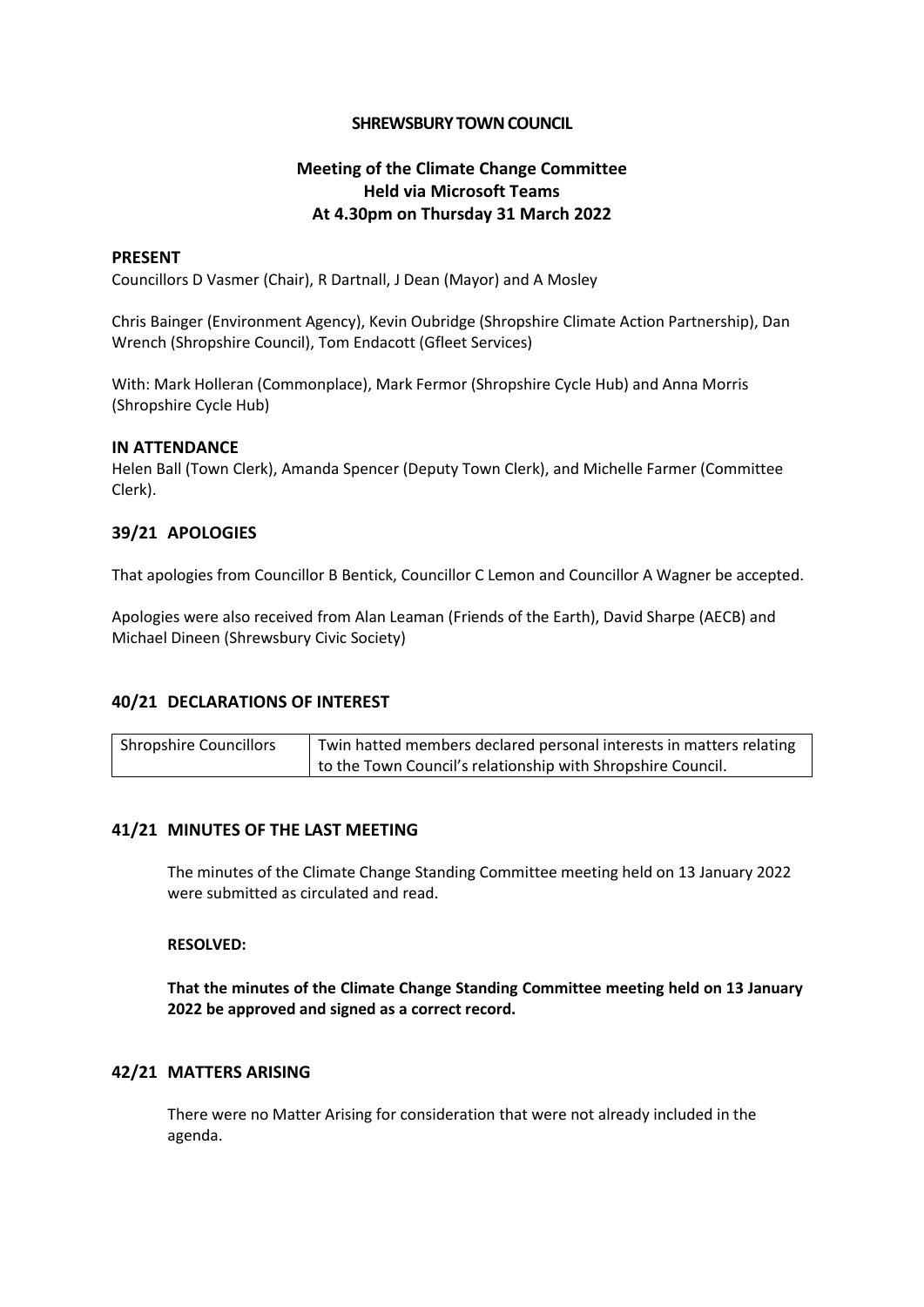# **43/21 COMMONPLACE**

Mark Holleran, a representative from Commonplace attended the meeting to demonstrate the software to the committee. Commonplace provides an interactive website to comment on specific projects.

Mark explained that Commonplace was a useful tool to allow understanding around the feeling of an issue within an area. Live time data is provided so you can see both the demographic and location of people commenting. Timescales for each project are set on a project-by-project basis.

The Town Council have worked with Commonplace for the Big Town Plan and are currently running a commonplace map on the movement in the Town Centre. Shropshire Council are using Commonplace for consultation works for the Riverside. All of these interactions have worked well.

The Town Clerk explained to the Committee that she has been in talks regarding the potential of joining forces with colleagues at Shrewsbury BID and Shropshire Council to share licences. There is currently a package on offer for ten projects for the cost of three individual ones. She explained that this was an excellent engagement, interactive and valuable tool.

There was support from members of the Climate Change Standing Committee to go ahead with the purchase of ten Commonplace Licences for the cost £18,000 (as opposed to the usual £6,000 per licence per project). Funding would come from the Climate Change budget in the first instance and then costs reallocated to specific projects/external organisations.

## **RESOLVED:**

That a recommendation to purchase ten Commonplace licenses be presented to the next Finance & General Purposes Committee meeting.

*Mark Holleran left the meeting.*

## **44/21 SHROPSHIRE CYCLE HUB PRESENTATION**

Anna Morris and Mark Fermor from Shropshire Cycle Hub gave a presentation to the Committee regarding a proposal for Shrewsbury Town Council to assist with costs for an eCargo Bike Library and rental service for the town.

The eCargo bike library would be designed to provide people in Shrewsbury with affordable access to electronic cargo bikes. These electronic bikes are designed to carry large loads with a range of both in-built and attachable trailers and boxes, ideal for deliveries used by local businesses and organisations, and the normal load carrying that local residents currently expect to need a car for.

A range of ecargo bikes in different sizes to suit all variety of goods would be offered and the proposal has been developed to meet a wide variety of user needs, to help Shrewsbury address the climate emergency. The Shrewsbury Cargo Bike Library will be operated and managed by Shropshire Cycle Hub. Following the initial free month, additional use will be charged at rates sufficient to cover ongoing costs and help to achieve a sustainable financial model for long term operation of the service. Reductions to these fees will be offered to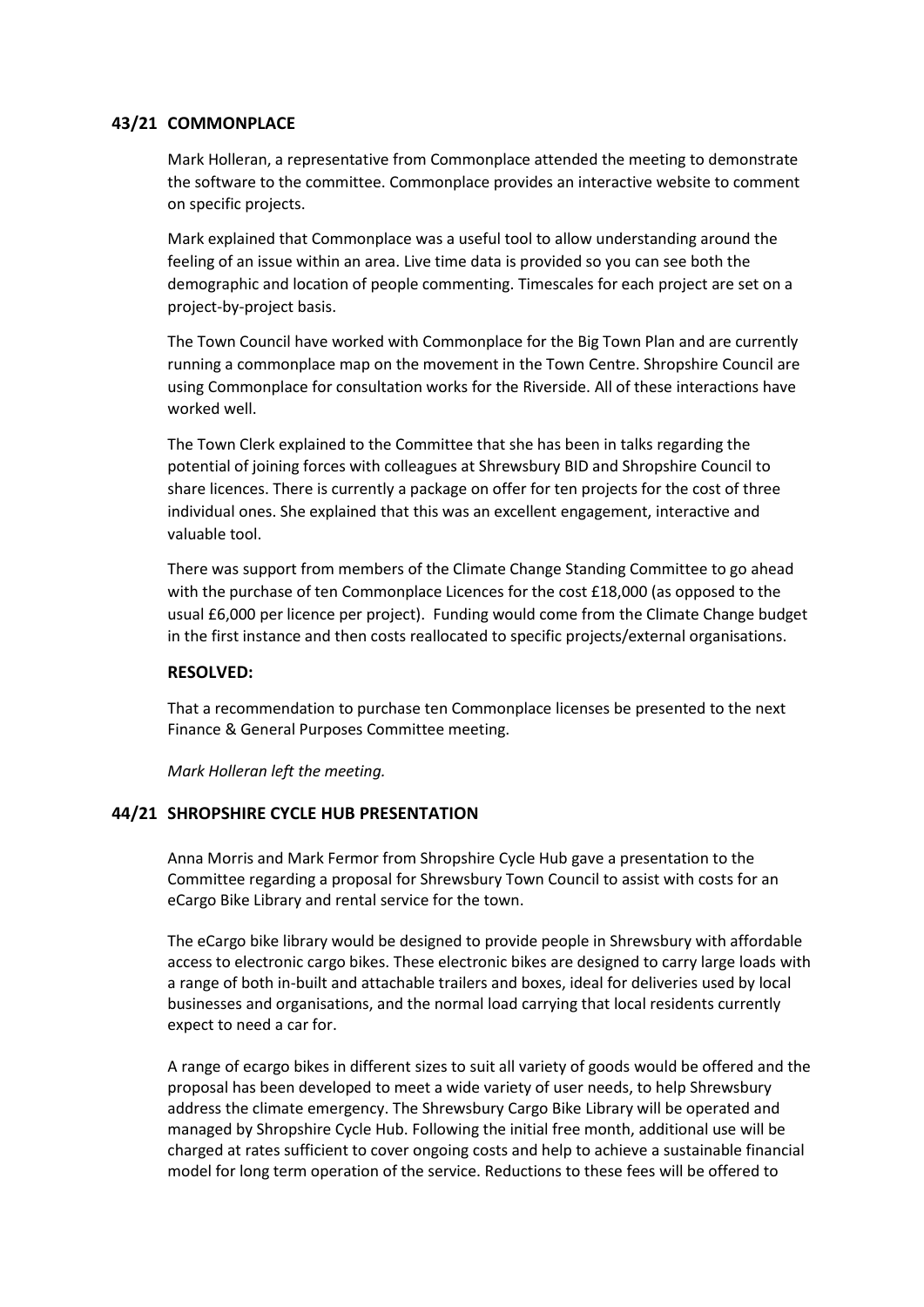certain users where appropriate, including use by allotment societies, food banks and other charitable organisations.

All of the proposed vehicles have a 250W electric motor powered from rechargeable batteries to help with heavy loads and hills. Ecargo bikes have been trialled on Wyle Cop to confirm they are capable of the steep hills.

The objective of this scheme is to help Shrewsbury promote itself as a visitor and shopping destination, to encourage the shift towards active travel, to reduce car, van and traffic on the shopping streets and improve the Town Centre environment.

The total funding required for this proposal is £55,000 and the Cycle Hub are seeking 50% funding from the Town Council which equates to £27,500. They propose to deliver monthly reports and quarterly reports on progress during the first 12 months with a final report on the service and what has been achieved after 12 months. If the Town Council were to be on board with this concept, this would help to get other sponsors on board.

Councillors were generally agreed that this was a good project and good for changing attitudes in Shrewsbury. However, a number of concerns about the Town Council sponsoring the scheme were raised.

Several questions/points were raised:

- Would continuing rental be more sustainable than purchasing?
- Have they maintained ecargo bikes before?
- Where would the bikes be stored?
- The Climate fund is in place to reduce the Town Council carbon footprint, not the Town, so how would this help to reduce the Town Council footprint?
- More details are required on safety
- Why only 5 bikes and not more?
- The proposal should be heard at the Active Travel Working Group to gain their views and input.
- What would the affordable rental price be?
- How would it be marketed?
- It is a very large amount to ask for and don't feel there is a correct business plan in place for the amount of money asking for.
- Can evidence be seen of the community engagement before a decision is made?
- Is Sponsoring a bike an option?

#### **RESOLVED:**

The Committee support the principle of the proposal but request that it goes to the Active Travel Group and to a future Finance & General Purposes Committee with a fully costed business case before a decision could be made.

*Dan Wrench, Mark Fermor and Anna Morris left the meeting.*

# **45/21 CLIMATE CHANGE ACTION PLAN 2020-2024**

The Deputy Town Clerk provided an update to the Committee regarding the Action Plan.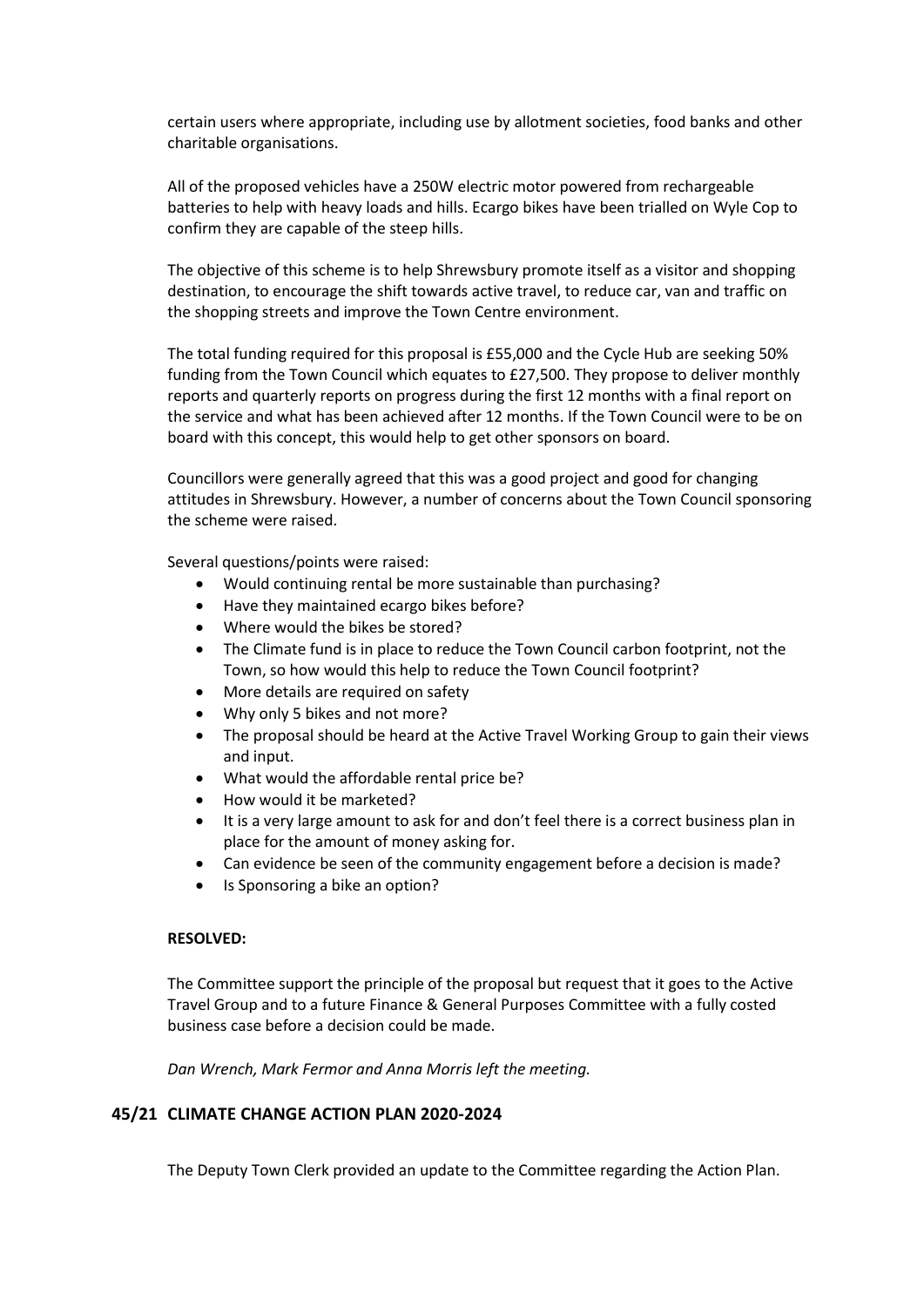Since the last meeting, the Extension of solar lights within the Quarry has been completed. This has received very good feedback from the public.

With regards to the Mini Holland bid, there will hopefully be some developments soon so the Committee can be updated.

With regards to electric vehicles the Town Council now has the new electric Mayoral Car and an electric van for Operational use is due to be delivered shortly.

The Town Council are currently launching a bike purchase scheme for all employees in early April. This would be a salary sacrifice scheme and then it can extend to how staff use vehicles getting to work and around work.

A new Mayors Award has been launched for Climate Emergency actions.

The Deputy Town Clerk asked the Committee to consider if the current action plan would allow the Town Council to reach their objective of carbon neutrality by 2030 and it was suggested that this be discussed at a future meeting. Tom Endacott suggested that they decide what carbon neutrality in 2030 looks like and work backwards from there.

#### **RESOLVED:**

It was agreed that Committee would look into action plan in further detail at the next meeting.

#### **46/21 CLIMATE CHANGE OFFICER**

The Deputy Town Clerk explained to the Committee that the job description is almost ready and apologised for the delay.

## **RESOLVED:**

The Deputy Town Clerk will circulate the job description to all Members as soon as possible.

#### **47/21 CLIMATE CHANGE BUDGET**

The Deputy Town Clerk informed Members that the Climate budget started at £250,000 and there is currently £166,000 remaining. It was agreed that the budget would be a regular item on the Agenda so Members can see where and how much the Committee is spending.

#### **RESOLVED:**

The Deputy Town Clerk will circulate the current budget figures to all Members.

## **48/21 NEXT MEETING**

The Chairman suggested the Committee meet in person for the next meeting on 7 July 2022. This could be preceded by a tour of the Weeping Cross Depot for anyone who was interested. Councillor Dartnall commented that there was a Shropshire Council meeting already scheduled for this date.